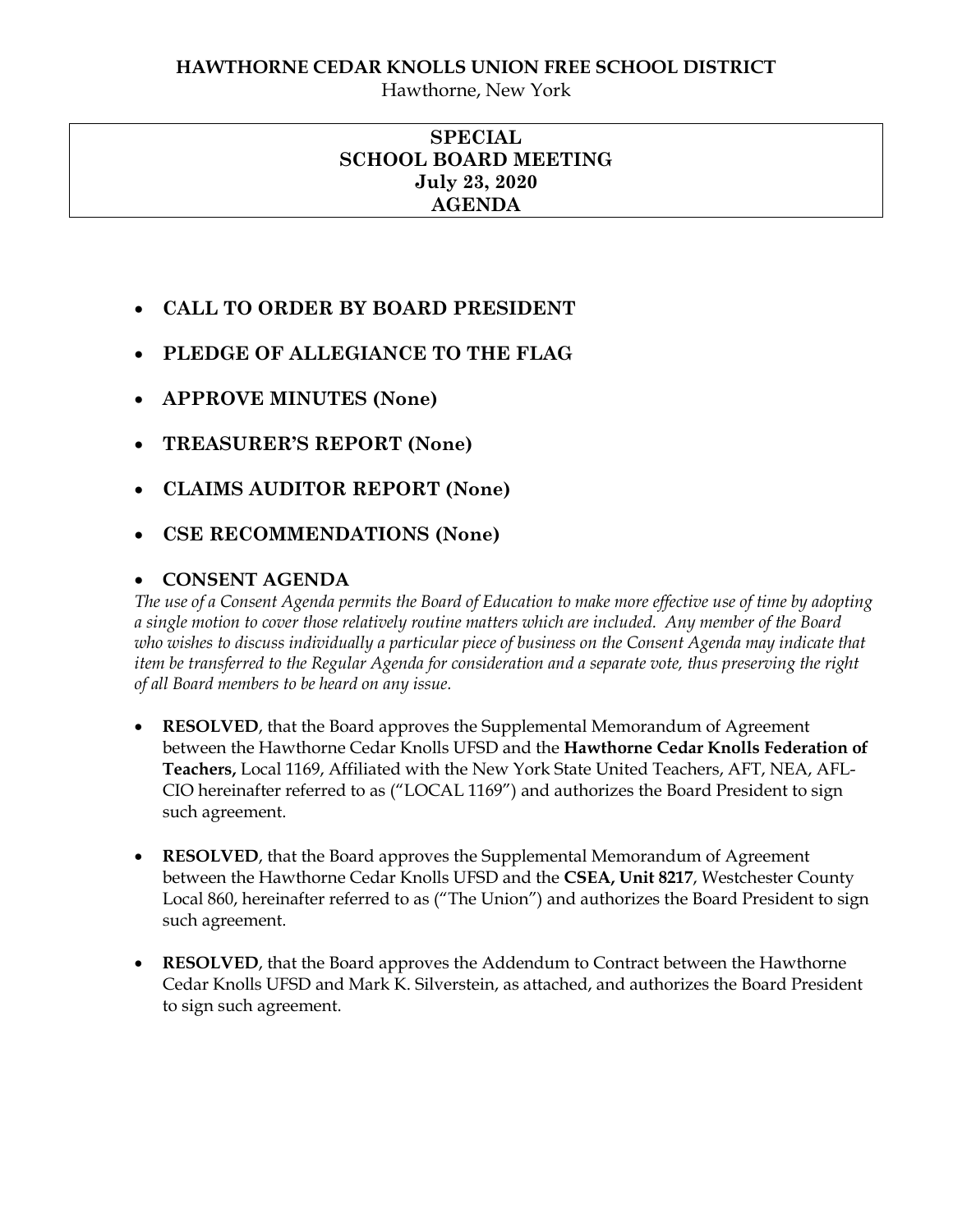#### **HAWTHORNE CEDAR KNOLLS UNION FREE SCHOOL DISTRICT** Hawthorne, New York

#### **REGULAR AGENDA**

- **BE IT RESOLVED,** that the Board of Education approves the Interim Superintendent Contract between the Hawthorne Cedar Knolls Union Free School District and Raymond Raefski, effective September 1, 2020 through August 31, 2021, as attached and authorizes the Board President to sign such agreement.
- **BE IT RESOLVED,** that the Board of Education upon the recommendation of the Superintendent of Schools, hereby grants Raymond Raefski, a leave of absence from his position as Principal of the Cedar Knolls Academy, from September 1, 2020 through August 31, 2021, so that he can serve as the Interim Superintendent of Schools for the Hawthorne Cedar Knolls Union Free School District during the 2020-2021 school year with the right to return to the position of Principal of the Cedar Knolls Academy at the conclusion of said leave of absence.
- **WHEREAS**, Mark K. Silverstein has served the Hawthorne Cedar Knolls Union Free School District, with honor and distinction for over 47 years as an educator, administrator and Superintendent of Schools; and

**WHEREAS**, Mark K. Silverstein has dedicated his career to providing underserved students with academic and career training and opportunity through quality programs taught by extraordinary teachers, staff and service providers; and

**WHEREAS**, Mark K. Silverstein has led by example his entire career, through demonstrating a love and passion for providing our students with the opportunity to believe in themselves, set goals and realize their dreams; through the provision of a caring and nurturing environment; and through dedication, study and hard work, and

**WHEREAS**, Mark K. Silverstein, has shown great vision and leadership, and he has embodied the highest standards of character and ethics in education; and

**WHEREAS**, as a measure of gratitude, and to create a lasting symbol of Mark K. Silverstein's unmatched contributions to the Hawthorne Cedar Knolls Union Free School District and the thousands of students he has admirably served in his 47 years with the District, the Board of Education hereby dedicates and renames the Library in the Cedar Knolls Academy the Mark K. Silverstein Library, effective August 13, 2020.